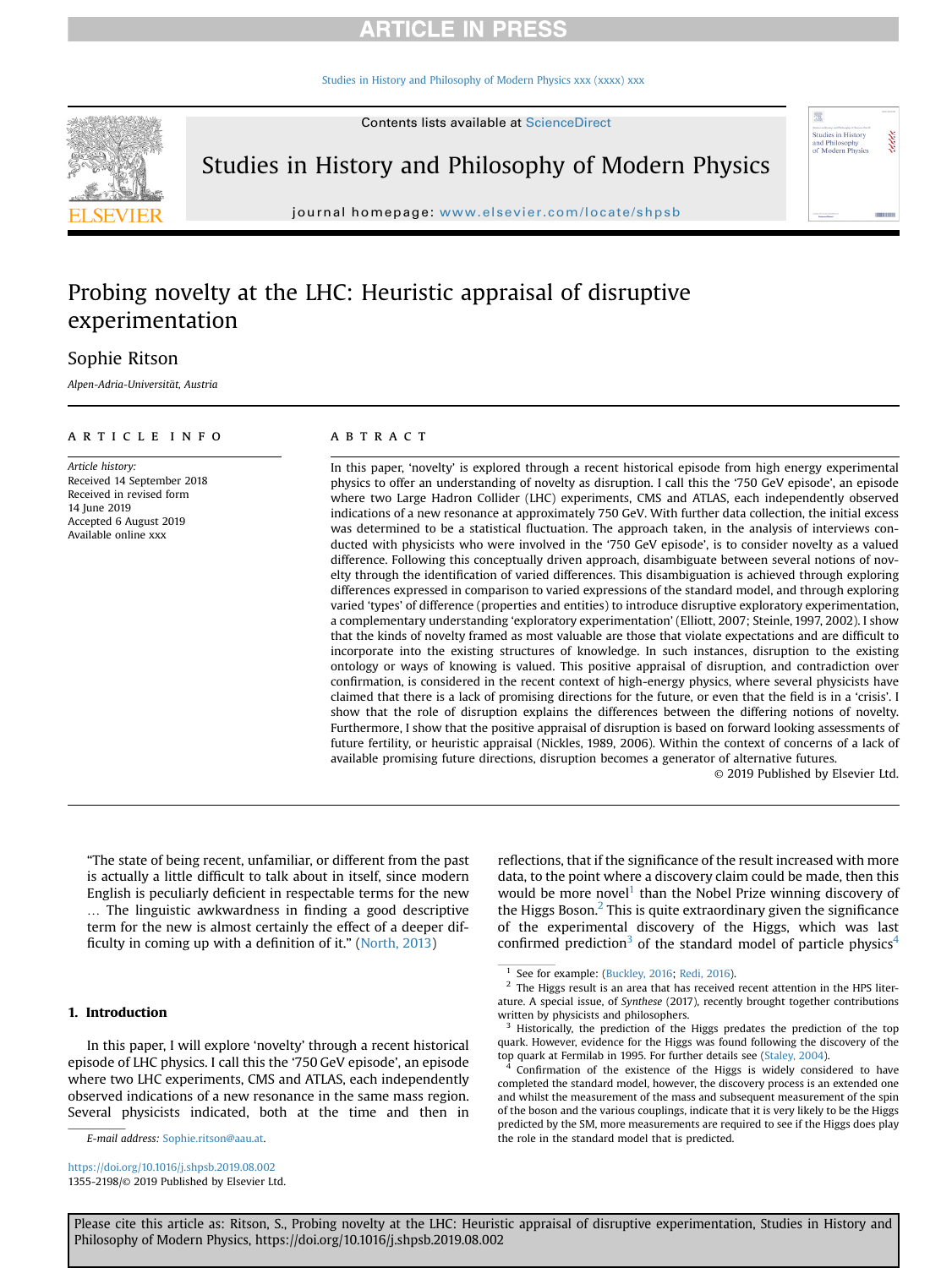and determined the mass of the Higgs (which had not been predicted). Whilst the observed resonance ultimately turned out to be a statistical fluctuation, these expressions of greater novelty motivated a deeper investigation of the episode as a case study, including interviews with those who conducted the search and analysis in CMS and ATLAS to probe their reflections on the 750 GeV episode and novelty.

The Large Hadron Collider at CERN is one of the largest and most complex experiments ever built, consisting of a 27 km ring in which protons are accelerated and made to collide in bunches of proton collisions in four detectors. Each of these detectors was independently built and is run a by large experimental collaboration: the ALICE, ATLAS, CMS, and LHCb experiments. ATLAS and CMS are multi-purpose detectors, designed to understand the origin of electroweak symmetry breaking, to search for physics beyond the standard model, and to perform precision measurements of processes within and beyond the standard model [\(ATLAS](#page-9-0) [Collaboration, 2003;](#page-9-0) [CMS Collaboration, 2002\)](#page-10-0). These epistemic goals make the ATLAS and CMS experiments the ideal place to explore novelty in the context of the practices of scientific experimentation. Not only do these epistemic goals suggest that the LHC experiments are aimed at being novelty-producing machines, but in their diversity they also hint at diverse understandings of 'newness'. This presents an opportunity to examine situated expressions of novelty: a concept often used but rarely interrogated.

ATLAS and CMS completed the first period of data taking at 13 TeV in October 2015. Researchers in ATLAS and CMS each independently performed a high mass search in the diphoton channel. Both signature searches, i.e. a search for a diphoton signature, saw a small excess at approximately 750 GeV in their results in November 2015. Each of these results independently indicated that there might be an as yet undiscovered particle with a mass of 750 GeV.<sup>5</sup> Both results were made public when they were included in the 'Jamboree' session at CERN on December 15 ([Kado, 2015](#page-10-0); [Olsen,](#page-10-0) [2015](#page-10-0)). However, news of the results leaked out of the collaborations and some theorists wrote papers that were uploaded to the arXiv within hours of the official announcements by ATLAS and  $CMS<sup>6</sup>$  In each of the announcements from ATLAS and CMS spokespersons the low local and global significance of the results was emphasised, and a number of experimentalists indicated that this result could be a statistical fluctuation that would disappear with more data. $<sup>7</sup>$  In weeks that followed hundreds of theory papers</sup> were uploaded to the arXiv with diverse potential theoretical explanations for the excess, and over 500 papers were published by the end of the episode.

Both of the analysis groups within ATLAS and CMS immediately attempted to check the results but LHC had just entered into a short shut down and no new data could be produced. ATLAS looked at the 8 TeV data to see if an excess could be observed. CMS determined a way to use some 13 TeV data that had been collected whilst the magnet was not working, the so-called '0 T data'. Both presented at the Moriond conference in March 2016, where CMS presented a result with a slightly higher local and global significance due to the inclusion of the 0T data [\(Delmastro, 2016](#page-10-0); [Musella, 2016\)](#page-10-0). Data collection began again in March 2016. When the analysis was completed over May and June no excess was observed. The results were presented publicly at the ICHEP conference in August 2016 ([Lenzi, 2016;](#page-10-0) [Rovelli, 2016\)](#page-10-0). Further analysis determined that the 2015 result was a statistical fluctuation and that no systematic error was responsible for the result.

In order to explore more deeply novelty in the context of the case study, I conducted semi-structured oral history interviews with experimentalists who worked on the 750 GeV analysis in CMS and ATLAS, at different levels (PhD candidate to coordinators). In this paper, I locate and explore different expressions of novelty found in interviews with experimental physicists. In order to do this, I will consider novelty as a relational concept, i.e. I locate novelty in the interviews where two or more things are described as connected, in some way differentiated, and where the difference is positively valued. This conceptually driven analysis allows for the exploration of the diversity of novelty systematically, where the same criteria for the identification of novelty are applied across all interview materials. Instead of attempting an exhaustive taxonomy of novelty, some of the differences between understandings of novelty, that are significant within the context of the case study, will be explored. I will outline and explore some differing expressions of ontological novelty found in relation to different expressions of the standard model (differing ontologies). Also located are different kinds of novel contributions to the high-energy physics ontology: properties vs entities identified through differing expressions of epistemic practices. Across each of these differing expressions of novelty are differing positive appraisals in that there are different attributions of value.

The kinds of novelty framed as most valuable are those that violate expectations and are difficult to incorporate into the existing structures of knowledge. In such instances, disruption to the existing ontology or ways of knowing were valued. This positive appraisal of disruption, and contradiction over confirmation, is explored in the recent context of high-energy physics, where several physicists have claimed that there is a lack of promising directions for the future. I show that the role of disruption explains the differences between the differing notions of novelty. Furthermore, I show that the positive appraisal of disruption is based on forward looking assessments of future fertility, or heuristic appraisal. Within the context of concerns of a lack of available promising future directions, disruption becomes a generator of alternative futures.

The paper proceeds as follows. In section two theories of novelty from history and philosophy of science are analysed. In section three I outline my approach to novelty, both conceptually and in terms of a systematic methodology for the identification of novelty in the interviews. In section four, I identify different notions of novelty present in the interview material. In section five, I explain some of the differences between the notions of novelty can be attributed to the role of expectations and disruption. I also show how the positive appraisals of disruption are heuristic appraisals that are future focused and based on assessments of the future fertility of generating alternative futures for the high-energy physics research program. Finally, I reflect on the context in which these assessments were made and the uniqueness of valuing disruption over confirmation.

### 2. Theories of novelty in the history and philosophy of science literature

'Novelty' as a concept has received surprisingly little attention in scholarship (considered broadly), as well as in history and philosophy of science (HPS). North, in his book length treatment, written from the perspective of cultural studies, points to the historic lack of philosophical engagement: "it doesn't take much looking to discover that there isn't any such tradition, no standard text, no omnibus history" [\(North, 2013\)](#page-10-0). Whilst North does not resolve any difficulties in clarifying the concept of novelty, through discussion

<sup>&</sup>lt;sup>5</sup> This is an oversimplification: the excess observed could also have been from multiple particles.

See for example: ([Franceschini et al., 2015\)](#page-10-0).

<sup>7</sup> See for example: Dave Charlton's comments in [\(Sample, 2016](#page-10-0)).

Please cite this article as: Ritson, S., Probing novelty at the LHC: Heuristic appraisal of disruptive experimentation, Studies in History and Philosophy of Modern Physics, https://doi.org/10.1016/j.shpsb.2019.08.002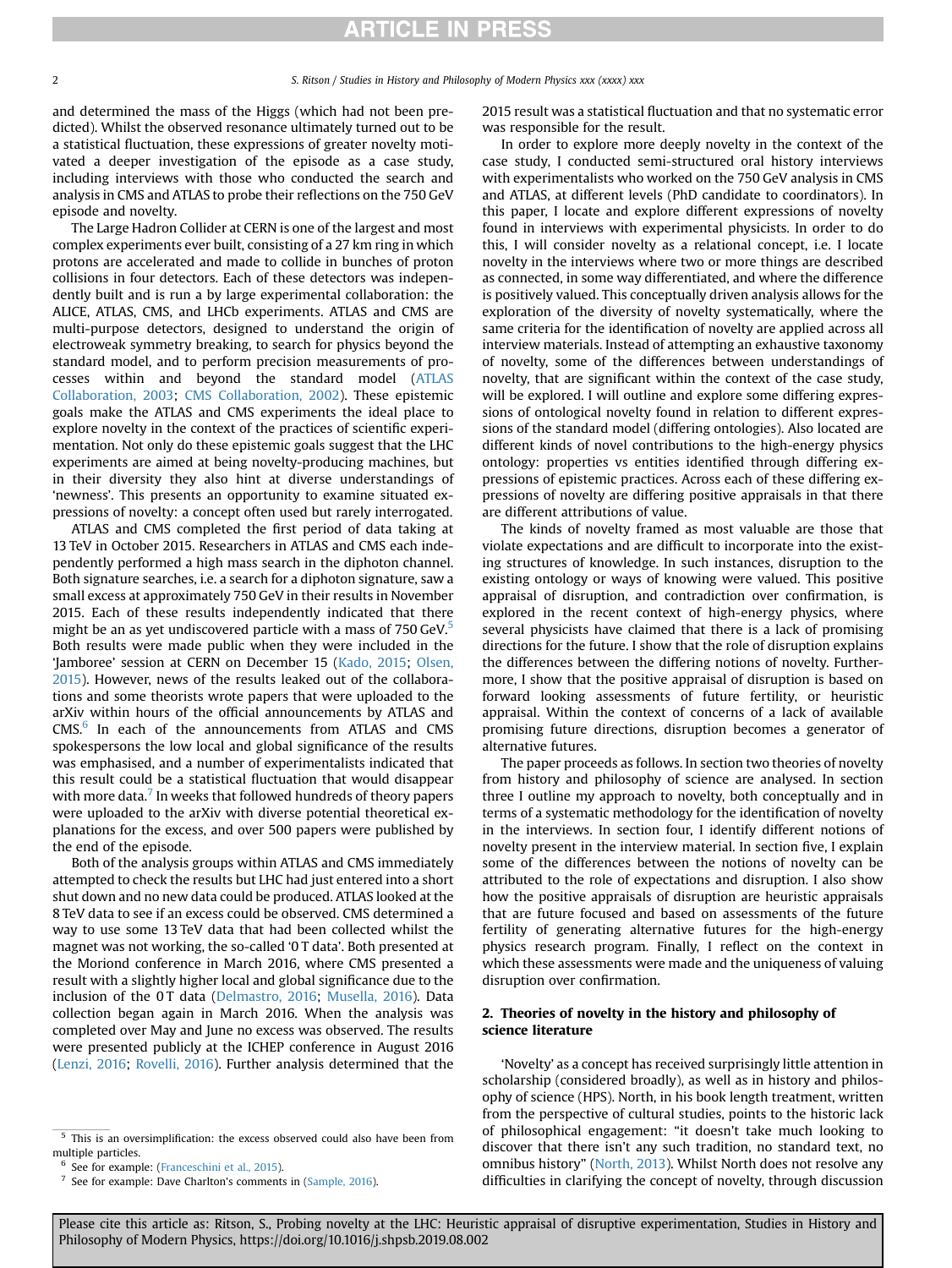and comment on some historical philosophical treatments of novelty he makes clear the inherent ambiguity of the concept. In this section, I will explore treatments of novelty from different traditions in HPS in order to develop an approach to novelty that offers a middle ground by drawing upon the insights from each of these bodies of literature.

Conceptual engagement with novelty in HPS literature comes from two significant areas: debates over scientific realism and the no miracles argument (NMA), and debates over emergence. Conceptual clarity of novelty was sought following the challenge issued by [Laudan \(1981\)](#page-10-0) to the NMA. Those seeking to defend a version of scientific realism argued for a more precise definition of successful science that did not include the counter examples identified by Laudan. A variety of authors argued that the relevant class of successful scientific theories are those theories that make novel predictions, which are confirmed by experiment.<sup>8</sup> For this approach to work, a precise understanding of novelty was required. Two broad options were debated: 'temporal novelty' and 'use novelty' (i.e. novel predictions from a theory that are confirmed later in time), and predictions that do not use the empirical content in the theoretical construction of a prediction ([Ladyman, 1999](#page-10-0); [Leplin, 1997;](#page-10-0) [Musgrave, 1988,](#page-10-0) pp. 229-252; [Psillos, 1999;](#page-10-0) [Worrall, 1985](#page-10-0)). There were a variety of positions offered on 'use novelty', such as from [Leplin \(1997\)](#page-10-0) who argued that for a prediction to be novel it had to be both independent and unique. That is to say, for Leplin, the empirical content predicted by the theory if it is already known must not be necessary for the theory, that the theory must explain and predict the empirical content, and that no other theory provides a reason to expect the empirical content. $9$  In all cases of use and temporal novel predictions, the argument is that only the truth of the theory generating the novel prediction can explain the successful novel prediction. Herein lies the difficulty with the debates over novelty in this literature for the purposes of this paper: the focus is exclusively on the theoretical generation of novelty. Furthermore, the authors are not interested in how scientists use and draw upon the concept on novelty implicitly or explicitly; the perspective of the experimentalist, and even the theorist, is missing.

The second area that also requires investigation into the concept of novelty is the literature on emergence. In this literature, authors consider when an assemblage of known objects is, or should be, considered novel. In order to debate issues such as reductionism, a definition of novelty is required to establish the class of phenomena categorised as emergent. For example, Jeremy Butterfield established, informally and formally, definitions of novelty in order to discuss examples of emergence that he argues are compatible with reductionism (Butterfi[eld, 2011a;](#page-9-0) [2011b](#page-9-0)). The informal definition is as follows: "'novel' means something like: 'not definable from the comparison class', and maybe 'showing features (maybe striking ones) absent from the comparison class'." The informal definition is relational in approach in that it relies on comparisons, but for Butterfield novelty occurs where a comparison cannot successfully be made. For the purposes of this paper this literature is also unhelpful in that the definitions are theory-focused. However, like the literature on novelty and scientific realism, these debates show how different understandings of novelty can be established for the purposes of different positions.

<sup>8</sup> The notion that predictions which are in some sense 'novel' or 'new' have epistemic value can also be found in many other earlier works, such as Whewell's work on confirmation where he argues that a hypothesis "ought" to entail predictions which precede observation [\(Whewell, 1885](#page-10-0), p. 88). See Musgrave for discussions of predictivism in Descartes, Leibniz and others [\(Musgrave, 1974\)](#page-10-0).

Treatments of novelty linked to progress, rather than truth, have been written from within a tradition that attempts to formulate general historical and philosophical accounts of science (for example Kuhn and Lakatos). Both Kuhn and Lakatos are well known for their discussions of novelty: Kuhn developed the concept of the anomaly and Lakatos pinned progressive research programmes with the requirement that they make novel predictions that become novel facts. It is perhaps unsurprising, given Lakatos' tradition of revisionist histories of science, to discover that he too did not delve deeply into the use of the concept of novelty by his historic actors. Instead, he defined a novel prediction as being derived from instances where theoretical content is greater than empirical content (i.e. the theoretical content that does not have an empirical basis is understood as a novel prediction). In his account, a novel fact is a novel prediction which is later empirically confirmed (temporal novelty) [\(Lakatos, Worrall,](#page-10-0) & [Currie, 1978](#page-10-0), p. 184).

Kuhn's 'Structure' [\(Kuhn, 1970\)](#page-10-0) has been interpreted and reinterpreted many times in the service of divergent positions on revolution and change in rationalist and relativist accounts of scientific progress. He himself famously revised (or extended, depending on interpretation) his own position in later works ([Kuhn, 1977,](#page-10-0) pp.  $74-86$ ). In 'Structure' anomalies are a part of normal science and are paradigm-dependent i.e. an anomaly is a result that contradicts the paradigm, or cannot immediately be reconciled within the paradigm. Anomalies are never explicitly sought (p. 52-53, 64, 169) and, where found, are at least initially considered to be the fault of the scientist (p. 35), rather than the paradigm. If an anomaly continued to resist reconciliation with the paradigm, Kuhn claimed that historically this has resulted in a period of crisis (p.75), which was sometimes followed by a revolution. One of the well-known and well-documented difficulties with Kuhn's history of science is that he did not engage with experiment: as Hacking has noted, "immense experimental or instrumental novelty is simply missing in Kuhn's theoretical stance" ([Hacking, 2012,](#page-10-0) p. xvii). For the purposes of this paper, from Kuhn we can take a notion of novelty that is in relation to the current knowledge (rather than adopting the notion of paradigms) and can consider how this might be expanded to include experiment. However, a notion of novelty that occurs inevitably as a standard element of science does not allow for an exploration into how scientists aim for novelty, may positively appraise novelty, or make novelty possible.

Detailed historical approaches have not significantly engaged with the concept of novelty; indeed, the concept has often been rejected as uninteresting. This is in part due the association between novel results and discovery and the long-standing tradition to be sceptical of the concept of 'discovery' following the widespread adoption of the attributional model of discovery [\(Brannigan,](#page-9-0) [1981\)](#page-9-0). This is also in part due to the influence of laboratory studies, which took an ethnographic approach to examine in detail scientists, and their research practices, in situ. Novelty, in this approach, is determined to be an uninteresting final product and examination of novelty was not in keeping with the aim of laboratory studies to examine science in process in very fine detail<sup>10</sup>. Latour and Woolgar argued that they "found it extremely difficult to formulate descriptions of scientific activity which do not yield to the misleading impression that science is about discovery (rather than creativity and construction). It is not just that a change in emphasis is required, rather, the formulations which characterise historical descriptions of scientific practice require exorcism before the nature of this practice can be best understood" (emphasis authors'

<sup>&</sup>lt;sup>9</sup> This position was criticized by [Ladyman \(1999\).](#page-10-0) See [Psillos \(2009\)](#page-10-0) for an overview of some of the details of the various positions offered in these debates.

 $10$  [Merz \(2018\)](#page-10-0) recently made a similar point in a review of science studies literature on the closely related concept of innovation.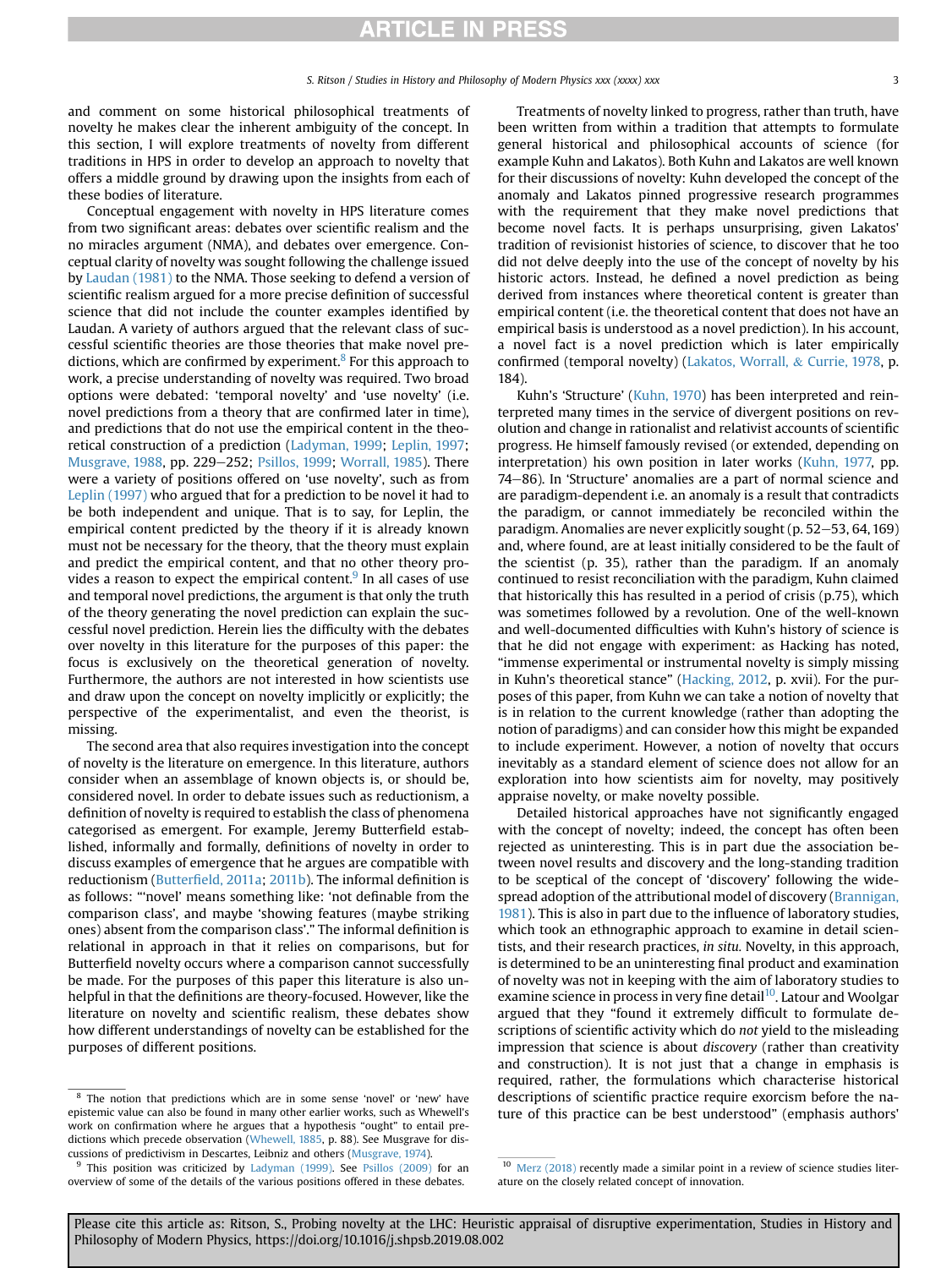own) [\(Latour](#page-10-0) & [Woolgar, 1979,](#page-10-0) p. 129). The more recent constructivist tradition maintains this denial of the value of examining and explaining novelty. [Pickering \(1995\)](#page-10-0) associated novelty explicitly with his notion of "resistance" (p. 119) as part of his argument for science proceeding through a "dialectic of resistance and accommodation" (p. xi). Pickering further argues that emergence is "brute chance" and criticises searches for mechanistic explanations of emergence (p. 24).

In this paper, I pursue an integrated approach, offering a middle ground between detailed studies that do not prioritise novelty and formal or generalist perspectives that do not prioritise the perspective of scientists or experiments. Rather than attempting to explain novelty, as is the aim in the literature concerning emergence, or attempting to define novelty via necessary and sufficient conditions, I follow the various uses of novelty by experimentalists in order to gain insight into how and where the concept of novelty is invoked by experimentalists. This approach allows for conceptual engagement with novelty, whilst also building upon the insights of researchers working from detailed historical accounts who examined the local and contextual nature of epistemic practices (in this paper, understandings of novelty come from the actors rather than from considerations of novelty as discovery or as a final product). This also draws on the insights from the philosophical literature where the importance and also inherent ambiguity of the concept of novelty was highlighted. In examining how novelty is framed, in the appraisals of experimentalists, this paper does not suggest that novelties merely exist in discourses of appraisal and does not argue against the relevance of novelty for understanding emergence, scientific realism, or scientific progress. Rather, the integrated approach of this paper allows for both the identification of diverse notions of novelty from the perspective of the experimentalists involved in the episode in question, as well as a conceptual analysis of novelty from the historic context in which the concepts of novelty are expressed.

#### 3. Locating novelty in the interviews

I conducted interviews in 2017 with experimental physicists from ATLAS and CMS, chosen for their experience, each having worked in some capacity on the experimental identification or analysis of the 750 GeV resonance. The interviews were conducted as semi-structured oral history interviews, taking into consideration the historic context of the 750 GeV episode and the context in which the interviews were conducted. At the time of the interviews, the excess had been found to be a statistical fluctuation and no other evidence for physics beyond the standard model had been found at the LHC. Slight modifications were made to the questions asked based on who was being interviewed and their experience, and designed to investigate the interview participant's experiences relevant to the episode. Questions were asked on: the interview subject's background and experiences within ATLAS or CMS; the development of the 750 GeV episode and the interview subject's involvement; the interview subject's perspectives and reflections on the 750 GeV episode; and the interview subject's perspectives and reflections on novelty. All participants have been anonymised in this text and assigned unrelated surname pseudonyms. The length of the interviews was between one and three hours.

As the aim of this paper is to explore how novelty is framed by experimentalist interview participants who were involved in the 750 GeV episode, an initial requirement was to formulate criteria to identify consistently across the interviews where the interview participants drew upon novelty either explicitly or non-explicitly. As was outlined in the discussion of the debates over novelty in the philosophical literature, it is difficult to establish when a difference is sufficiently different to be considered novel. There is the problem that if defined too broadly, as the quality of being 'new', almost anything the participants described as being different in some small way could have been construed as novel, rendering the exploration of the content somewhat vacuous. One option was to follow the use of our actor's category: new physics, a category often employed. However, to restrict ourselves to the actor's category results in the loss of some conceptual clarity and the omission of novelty that does not refer only to results, which therefore excludes processes.

The approach adopted was to consider novelty as a valued difference. This working understanding was applied in a close analysis of the interviews, using the understanding of the concept as an analytic lens through which to identify the perspectives of the experimentalists interviewed, and locate novelty in various relations, or expressed differences, which are in various ways valued. This approach avoids using a definition that is too broad, as not all differences are considered, but also allows for the identification of diverse framings of novelty in the interviews. This approach has the further advantage of foregrounding the role of appraisal in how novelty is framed through the exploration of the attribution of value. I certainly do not claim to have defined novelty, or to have identified necessary and sufficient conditions for the condition of novelty, or claim that there are no other promising conceptual approaches. Instead, the claim is that this approach to the analysis is productive in that it allows for restricted diversity in the identification of notions of novelty, and for the exploration of the role of appraisal within the interviews from the case study.

Following this approach, I identified reference to novelty in the interviews only where both aspects could be located: difference and value. When locating differences, 'difference' was approached conceptually as necessarily comparative, in that in order for something to be described as different it has to be with respect to some reference. Value, or attribution of positive appraisal, was located in various ways, sometimes from interview questions, in that I explicitly asked participants for an assessment. These notions of novelty are then analysed as being formed in reconstructions of a historical episode; reconstructions informed by the local context from which the interviews took place. As I show below in more detail, and through the exploration and analysis of examples, different understandings of novelty come from diversity in what and how something is different (diverse relations in the interviews), and what and how something is valued (diverse assessments in the interviews). The choice of the examples for this paper was motivated by illustrating this diversity and to disambiguate the notions of novelty in this historical episode.

The different 'notions' of novelty analysed in the interviews are organised in this paper into two groups of reference classes, where the reference class determines a comparison from which a difference can claimed. Each of these classes is an assemblage of the current state of knowledge. The paper is organised to proceed stepwise through an exploration of examples from each of the identified reference classes. This approach highlights some of the differences between the overlapping reference classes and allows for the exploration of the different reasoning behind appraisals of value. By proceeding stepwise through the reference classes of relations to the current knowledge, the role of disruption to the current knowledge in the reasoning behind positive appraisal is foregrounded. Not only is the role of disruption established, as one that differentiates, but in keeping with exploring novelty as a valued difference, the role of disruption in positive appraisals of difference is explored. Perhaps surprisingly, disruption is shown to be a positive measure of novelty.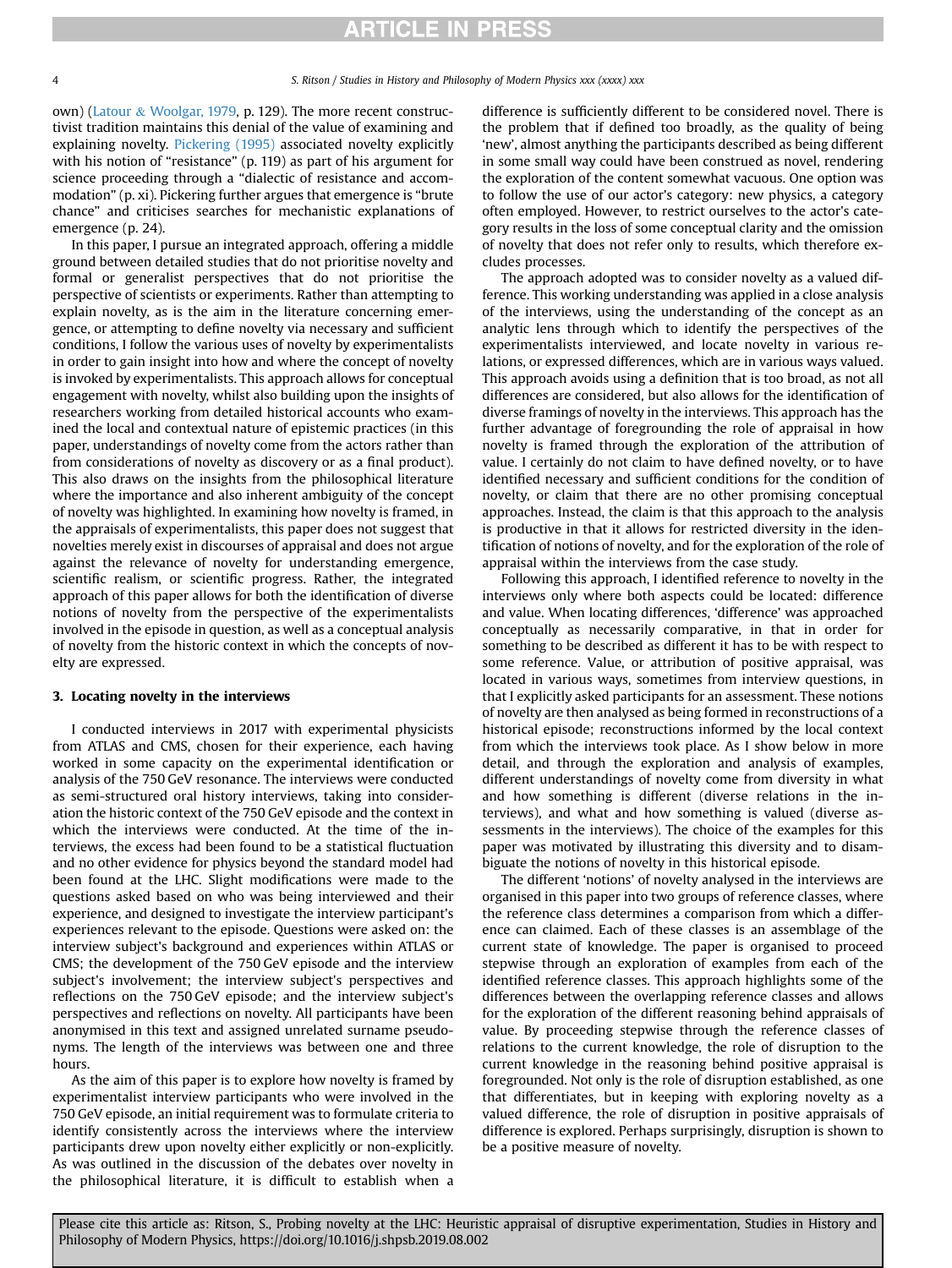### <span id="page-4-0"></span>4. Differing notions of novelty

### 4.1. First group of reference classes: the verified SM, the predicted SM, and BSM approaches

Many of the relations in which novelty was identified in the interviews were in claims<sup>11</sup> concerning relations to the ontology of particle physics, which in particle physics today means the standard model (SM). The SM is an assemblage of theoretical and experimental insights describing particles and their interactions that was developed by experimental and theoretical physicists beginning in the 1970s. The contemporary SM includes three fundamental forces (or interactions), the strong, weak and electromagnetic forces and is comprised of two gauge theories; namely, the electroweak theory which unifies and describes the weak and electromagnetic interactions, and the theory of quantum chromodynamics (QCD) that describes strong interactions. The SM has been extraordinarily successful in that it has been confirmed by thousands of experiments, to very high degree of precision. Despite this, the SM remains incomplete, in that it cannot account for the fourth fundamental force: gravity (as well as dark matter, dark energy, neutrino masses, and matter-antimatter asymmetry), and has a number of perceived conceptual problems.<sup>12</sup>

There are several different classes of expressions of the SM in which relations were located in the interviews, each of which forms a different comparison point, which I organise here into three reference classes. These include comparisons made with respect to the experimentally verified results, results predicted by SM, and results predicted by the many extensions of the SM. Here experimentally verified results include the collection of currently accepted experimental results that have been incorporated into the SM framework. From these three reference classes I identify three notions of novel results. The first notion is identified by those results that are expressed as having a difference in observation status from the experimentally verified SM, such as the self-coupling of the Higgs that has been predicted by the SM but not observed. The second and third notions are those that are identified as having a difference in observational status from the experimentally verified SM as well as a difference in theoretical status in that they are not described theoretically by the SM. The third notion of novel results are those that also differ with respect to what is described by the so-called beyond the standard model (BSM) approaches, such as the minimal supersymmetric standard model (MSSM) which attempt to extend the SM. This reference class differs from the first two in that there are a very large number of BSM models, conventionally separated into supersymmetry (SUSY) models, and

all other non-SUSY BSM models, which are referred to as exotica by the ATLAS and CMS collaborations.<sup>13</sup>

The accumulative potential of each of these reference classes is clear, in that a result that is considered different with respect to BSM models could also be different with respect to the predicted SM and the verified SM. Each of these classes of reference is similar in that each is considered with respect to the current state of knowledge; though the classes differ in degree of acceptance.<sup>14</sup> Whilst the differences between the reference classes may seem to be just steps further away from the existing knowledge, interesting differences become apparent through the exploration of the differing ways in which examples from each notion of novelty are positively appraised.

In order to explore the first group of reference classes against which novelty is claimed, I will draw upon a quote from an interview participant from the CMS experiment, Carraway, who described the first observation of 750 GeV excess in December 2015 relation to the now historic discovery of the Higgs:

"There was a lot of anticipation, people were really watching ATLAS and CMS to show something, and then by chance something came out. It didn't happen since … there is nothing to compare. Of course there was the Higgs discovery, but it was very different, because everybody knew that things have to go that way, maybe that year or the following year. But we were pretty sure that the Higgs was there, so the discovery was a confirmation. Here, things could have been more exciting."

Here we have two relations: a relation expressed of the differences between the historic development of the Higgs and the 750 GeV excess and a relation between the undiscovered Higgs to the discovered Higgs. We can also see that the historic novelty of the Higgs is described through the relation to the experimentally verified SM, the process of discovery is framed as searching for something that was expected but at the time not yet experimentally verified. This is an example of the first reference class in that the difference between the discovered Higgs to the undiscovered Higgs is experimental verification. In contrast the 750 GeV excess was "very different" in that there were no expectations generated by the SM. The importance of expectations in the relations in which I interpret appeal to novelty, non-explicitly in this case, is quite apparent here in that the relation to the reference class can be one of different and expected, as the Higgs is described here, or different and not expected, as the 750 GeV excess is described. The interpretation of the attribution of value is quite straightforward: both results are described as exciting, albeit the 750 GeV as "more exciting".

To tease out the differences between the second and third reference classes I will explore an example where the interview participant, Wilson, was asked to simply describe the 750 GeV episode. The example below is also helpful in interpreting the value placed on the 750 GeV excess:

"The interesting thing, let's say, there were many interesting things at the time. But, one thing that I can highlight … of course it was unexpected, as anything is as opposed to the Higgs, although it was, let's say, partly unexpected it was something that was not predicted … in this case we really had zero expectations, we were just searching and something popped up …

 $\frac{11}{11}$  Note that by using the terminology of claim here, I do not wish to contribute to the debates concerning the semantic component of scientific realism. I take an agnostic stance with respect to whether the interview subjects interpret their claims literally or take a more instrumentalist stance. This is because the argument of this paper is orthogonal to the realism debates and instead focuses on heuristic appraisal of future fertility, where such appraisals are compatible with either a realist or instrumentalist stance.

 $12$  This is a very simplified view of the standard model, intended here just to give a broad introduction. Some of the conceptual problems with the standard model include the hierarchy problem and the perception that the standard model contains 'too many' free parameters. However, there is yet no consensus as to nature of these problems, or the weight that can or should be attributed to them.

<sup>&</sup>lt;sup>13</sup> SUSY models invoke a symmetry that transforms bosons into fermions and vice versa, implying that every SM particle must have a superpartner with spin differing by ½. In many of these models, the lightest SUSY particle is predicted to be stable and at located at a mass scale that is detectable by ATLAS and CMS. The term 'exotica' is used by ATLAS and CMS to identify non-SUSY BSM models, a diverse group including, for example, models with extra dimensions, dark matter models, and extended Higgs models. For a prospects analysis for both ATLAS and CMS prior to run 2 see [\(Cakir, ATLAS,](#page-9-0) & [CMS, 2015\)](#page-9-0).

<sup>&</sup>lt;sup>14</sup> The model based extensions of the SM are constrained by experimental and theoretical results and whilst degree of belief in various models differs across researchers, models such as MSSM have a long history of belief and searches for experimental evidence for these models was cited as part of the physics argument for the construction of the Large Hadron Collider.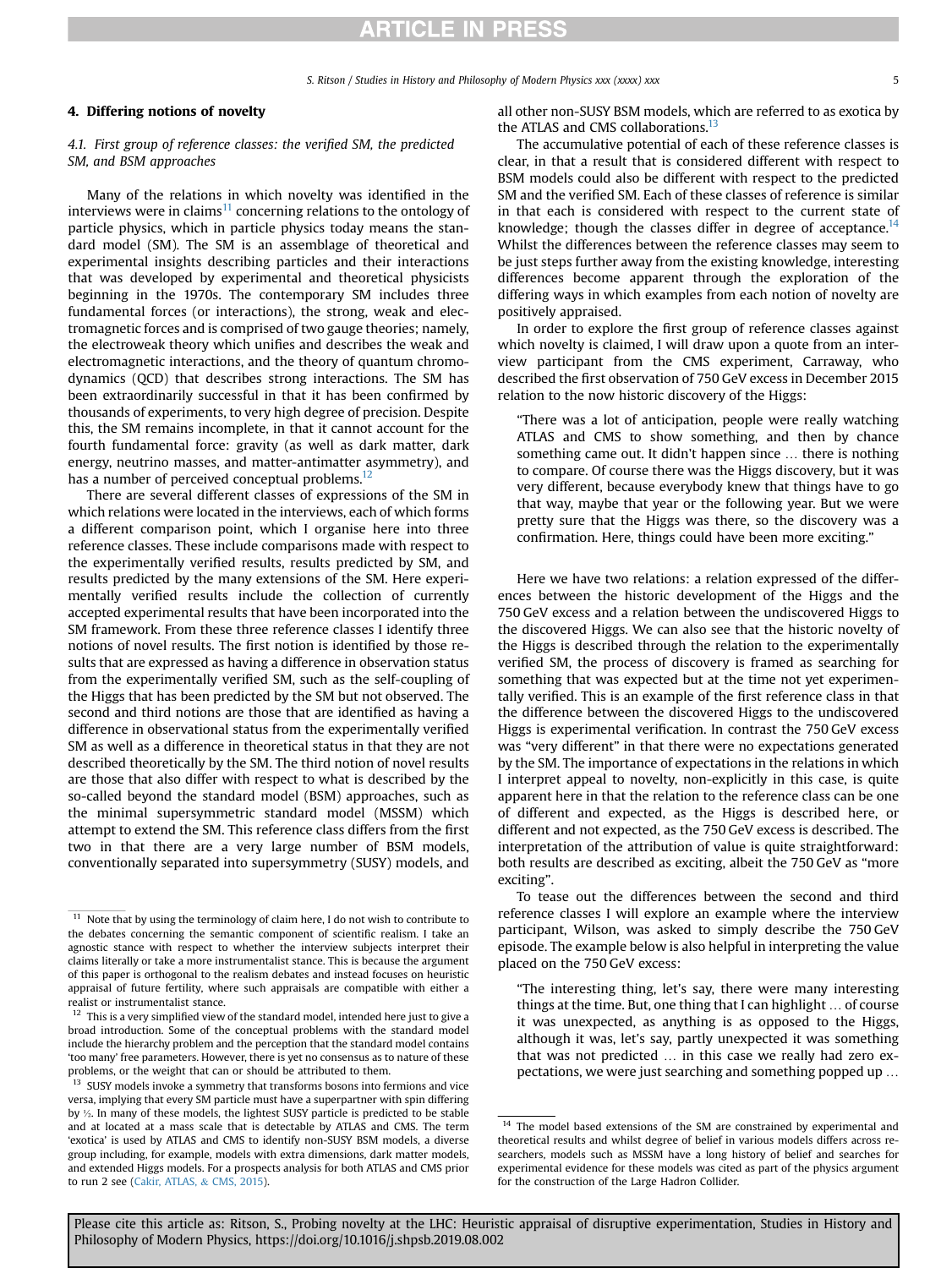<span id="page-5-0"></span>I mean, it was, let's say that it was not unforeseen by any possible model of new physics that you can imagine, but it was for sure not the most conventional signature that one could imagine."

Wilson separates out different senses in which novel results can be unexpected. The 750 GeV excess was unexpected in that there were no existing predictions from the SM (the first reference class). Furthermore, once the excess had been observed it was not easily reconciled with the existing extensions of the SM (the third reference class). It is important to note that in the framing of Wilson, part of the novelty of the result comes from the process by which it was established that the signature could not be easily accommodated, or made "conventional".

Wilson continued, claiming:

"… in general, if we have the means to look for something, and we I think we should look and not be afraid I mean, it's in a way, is what we call a signature-based search, not model-oriented search. So sometimes we really go after models … and we tailor searches to test those models. And sometimes we just look at things which can be plausible …"

The diphoton signature searches that observed the 750 GeV excess in CMS and ATLAS were both broadly motivated by BSM models, so called Randall Sundrum (RS) extradimensional models which predict spin 2 resonances ([CMS, 2015\)](#page-10-0) and Higgs like spin 0 resonances with masses greater than 200 GeV [\(ATLAS, 2015\)](#page-9-0), and each of these classes of models predict a resonance that will decay to produce a diphoton signature. Despite the broad BSM motivation, the analysis strategy of both ATLAS and CMS was to search for an unspecified local excess in the  $m_{\gamma\gamma}$  spectrum ([ATLAS, 2015](#page-9-0); [CMS,](#page-10-0) [2015](#page-10-0)). Here we can further disambiguate between predicted novelty and unpredicted novelty through the expectations identified of different experimental processes. Model based searches can generate a class of precisely expected results, a result expected through a prediction of BSM model. In contrast, a signature search could generate a result that is more generically expected in that it might fit into the framework of classes of BSM models, or a result that is possible but may not be described by an existing BSM model. Here we see that some of the attribution of novelty of the 750 GeV resonance was derived from both the experimental process and the determination that the result was inconsistent with precise BSM model predictions.

Each of the notions of novelty identified here is closely related but by identifying the three different possible expressions of the SM that serve as comparisons, it is possible to see the reasoning behind how the 750 GeV excess was described as potentially more novel than the Higgs. Each reference class, in the presented order, identifies a notion of novelty that is a step further away from what is expected from the current experimental and theoretical knowledge. A result that is compared to and different to the verified SM, but is predicted (i.e. the historic Higgs result), is less novel than a result that is compared to and different from both the verified and predicted SM. A result that is compared to and different to the verified SM and the predicted SM, but is predicted by a model based extension of the SM (i.e. a SUSY particle), is less novel than a result that is different from both the verified and predicted SM, as well as the model based extensions of the SM (i.e. the 750 GeV excess). I will say something more about differing values across these different relations in section five, however for now I will explore one further complication in locating novelty in relations to the SM (in addition to the different expressions of the SM).

#### 4.2. Additional notions of novelty: properties vs entities

Here I introduce two additional notions of novelty, which I locate from comparisons between each notion: properties and entities, that is, a distinction between novel knowledge of an entity and novel knowledge of the nature of an entity. The distinction between novel entities and novel properties on the surface also seems to be somewhat trivial. $15$  However, much of the work that has gone into large collider experiments has focused on experiments that claimed to have found new entities such as quarks ([Pickering, 1984\)](#page-10-0) or new interactions such as the neutral current ([Galison, 1987\)](#page-10-0). Moreover, whilst measurements of properties feature in these texts, they are not the focus.<sup>16</sup> This section of the paper will explore some interesting features of how properties are framed by the interview participants, especially in the context of the upcoming phases of the LHC. Emphasised by many of the interview participants was, at the time of the interviews, that ATLAS and CMS were both increasingly focusing on precision measurements (the so-called "data-driven era" of ATLAS and CMS). Following an examination of valued differences as examples of novelty, I will explore an example of how measurements of the properties of entities are construed as novel (often as opposed to novel entities). Note that the relation in which the difference is located may be with respect to any of the aforementioned reference classes of novelty: i.e. a property may be different with respect to the verified SM, the predicted SM, or model-based extensions of the SM.

Baker articulated and offered an explanation of what I identify as novel properties when he outlined what he considered to be possible and desirable future outcomes for the upcoming phases of the LHC: "so, in terms of new physics … I mean realistically what we can hope to come out of the LHC now are deviations in the … I mean are strange things essentially in the particles that we know" (participant's emphasis). The novelty, or the expressed valued difference, can be seen through the expression of the relation of what is part of the ontology of particle physics (the existence of certain particles or entities) against what is not yet part of the ontology of particle physics (i.e. the properties that have yet to be measured). The value, in this instance, is not only found in the completion of a measurement: it is also in a class of results that is unexpected, or 'strange', i.e. it is hoped that expectations will be violated.

The comparisons between novel properties and entities were identifiable in the interviews often due to distinctions drawn in terms of processes. For example, according to Buchanan who described changes following the discovery of the 'Higg-like boson':

"… essentially we've switched from the mode of trying to find [a Higgs-like boson] to studying the thing that we got and that's a little bit of different mind-set in some ways … So, you change essentially from looking for something that's a bump to … understanding all sorts of details in the measurements … and

 $15$  Unsurprisingly, in practice, there are often cases where a measurement plays a significant role in the claim of a new entity, complicating the distinction between properties and entities. If you consider the historical development of the Higgs boson, in 2012 ATLAS and CMS both announced that they had seen evidence for a boson with a measured mass of approximately 125 GeV. The measurement of the particle and the measurement of the spin both played a significant role in the process of discovery as the SM did not predict the mass of a SM Higgs boson but did predict the spin. Now that the mass has been measured, more measurements are required to see if the Higgs does play the role in the SM that is predicted i.e. confirming it as a SM Higgs boson, or indicating that the entity may not be a SM Higgs boson. In this example, measurements are constitutive of new entity claims in various and often experimentally complex ways.

<sup>&</sup>lt;sup>16</sup> The exceptions being [\(Beauchemin, 2017;](#page-9-0) [Staley, 2017](#page-10-0)), and a short section in [\(Knorr-Cetina, 1999](#page-10-0), pp. 52-56, 65).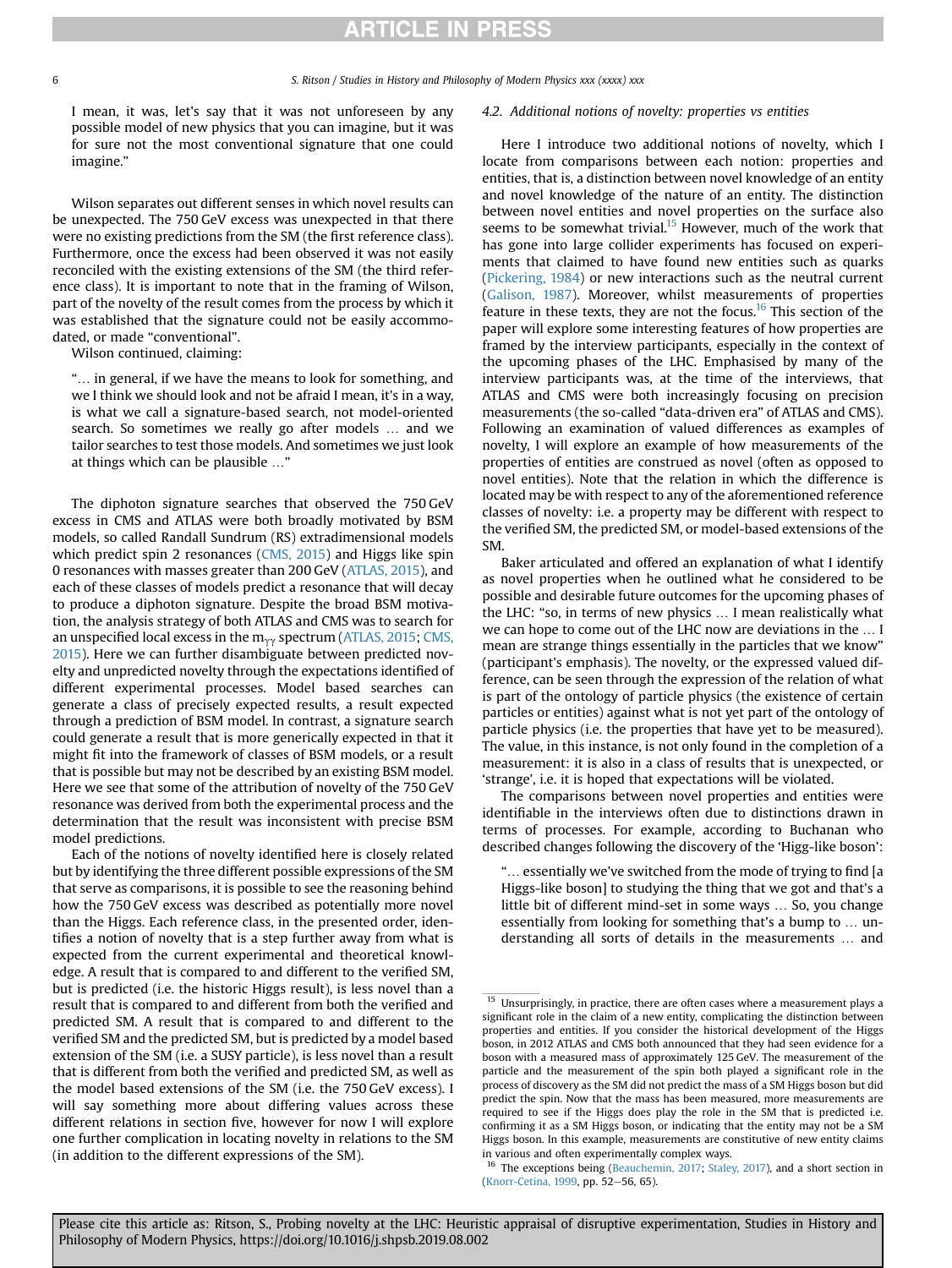these things are much more important once you actually want to make a precise measurement than if you just ask the question 'is there some bump'."

Here the difference is framed in terms of time, and the evolution of knowledge, in that Buchanan gives a historical perspective on the shift from how claims are made of a novel entity to how claims are made of the properties of the same novel entity. Buchanan draws upon a concept of different modes of research, and this modal framing highlights both a difference in epistemic processes and differences in the ways of thinking. The reference classes invoked here are framed by difference in epistemic practices rather than an explicit difference in ontological status.

Baker also framed the measurement of properties in time, however instead of only looking backwards for a historical perspective, Baker also framed novel properties with an outlook to the future. And it is here that I can further explore the apparently conflicting simultaneous expectations from earlier: that is, the case of an articulated expectation, which is closely linked with hope, for results that will contradict expectations that are motivated by theory:

"… to start with the Higgs Boson, so, I mean, that's the, the particle we discovered last and it's the one on which we have larger error bars, okay? So, between those error bars and the predictions from the standard model theory there may be effects that  $\dots$  that would, would give us a direction  $-$  that would be evidence essentially of something else … so … yes, there I think is … [reason to hope or expect] I mean, obviously, because … I mean, I keep working on this …"

There are several things of note from this extended quote, the first being that the participant draws upon recent results to project into the future. The large error bars on recent results are presented as providing a space for future novelties (with respect to the SM). Furthermore, the value expressed here is that these future results will provide a "direction", i.e. they will guide future research. This assessment of value is also apparent in how Baker frames his own work: he has invested his time, and made choices about the research he has conducted and will conduct, due to what he presents as future fertility. This appraisal that potentially theoretically unexpected results can provide future fertility helps us to begin to understand how results that contradict expectations can be valued.

The focus on the potential of processes to generate fertile results also invites consideration of novelty beyond ontological novelty, into novel ways of knowing. Relations between processes and practices invoked in the interviews also revealed a notion of novelty in terms of ways of knowing. The relations in which I locate novelty here are in comparisons against processes that were at some point in time, or in some configuration of the laboratory, $17$  not possible to complete or remained uncompleted. This further establishes the diversity of novelty and helps to foreground how not only it is the case that results are valued, but it is also the case that

the ability to produce results and the fertility of practices are also highly valued.

### 5. Disruption and heuristic appraisal: appraisals of future fertility and the utility of disruption

#### 5.1. Disruption

In this section, the role of disruption in the various notions of novelty in the interviews will be explored in order to obtain a deeper understanding of differences between these notions of novelty and the role of expectations. This will be done on the basis that something that disrupts is described as something that alters or destroys structures or content of belief, and a disruption is a process described as resulting in a disturbance or problem. Disruption is a term often used pejoratively and is often associated with negative outcomes; consider the 'disruptive child' or the dread of seeing an email indicating that your flight schedule has been disrupted. However, in the interviews of the 750 GeV episode, participants frequently framed disruption positively. The potential result, a resonance at 750 GeV in the diphoton channel, was described as something that would have been significantly disruptive, and this potentiality was especially valued. One aspect of how the 750 GeV result is framed as disruptive is that it was contrary to all expectations.

van Lente has argued that expectations do not only function as statements that are evaluated as having true or false content at some point in the future. Expectations, where articulated, are also "performative" in that they have an immediate impact, for example by creating obligations [\(van Lente, 2012\)](#page-10-0). These insights are important in this case study, where disruption is formed by the violation of expectations, generating an obligation to change the framework that generated the expectations. One interview participant, Gatz, outlined the results they now hope for, following the end of the 750 GeV episode:

"We are all for, again, a huge strange thing. Actually, honesty, my hope is that still  $-$  and I say hope, I don't know if this will happen or not but, that we see something that no one has foreseen, I mean, …the nice thing about the bump at 750 GeV is that, was that, there was no theory predicting …

Interviewer: Is this why you called the  $750$  GeV  $-$  it would have been the discovery of the century, because it was not predicted at all?

"Absolutely, yes. Yes, the Higgs boson could or could not have been there but if it was there, we knew more or less where to look at, I mean, we didn't know the mass but we had some constraints from theory and it was clearly a missing part … It would have taken a lot of time to really place [the 750 GeV] into a framework we understand. And when nature surprises us with phenomena that we don't understand it's always a good start for, you know, a revolution of the mind rather than you know, moving within the frame you know since years …"

In this extended quote, there are a number of things of which to take note. We again see appeals to different notions of novelty: where the Higgs was a novel experimental result, the 750 GeV excess is cast as more novel in that it has not been predicted by the SM or any other theory. This difference is again linked to expectations, where the path to find the Higgs is described as being simple in that theoretical constraints drove expectations. Here we can see the impact of expectations: the potential violation of expectations

 $17$  Here I consider the laboratory quite broadly. One could consider the removal of financial, or organisational, pressures as one way to frame how it came about that a different and valued process of producing knowledge came to occur. An example from a different area of physics, which also relies on large collaborative efforts, also highlights this: the Nobel Prize in Physics in 2017 was given to some of the leaders of the LIGO collaboration. The Nobel Prize committee framed the prize as being for both the result (ontological novelty) and the organisational work required for the LIGO detector: "for decisive contributions to the LIGO detector and the observation of gravitational waves" (Nobel Prize Committee quoted in ("Press Release: The Nobel Prize in Physics 2017,").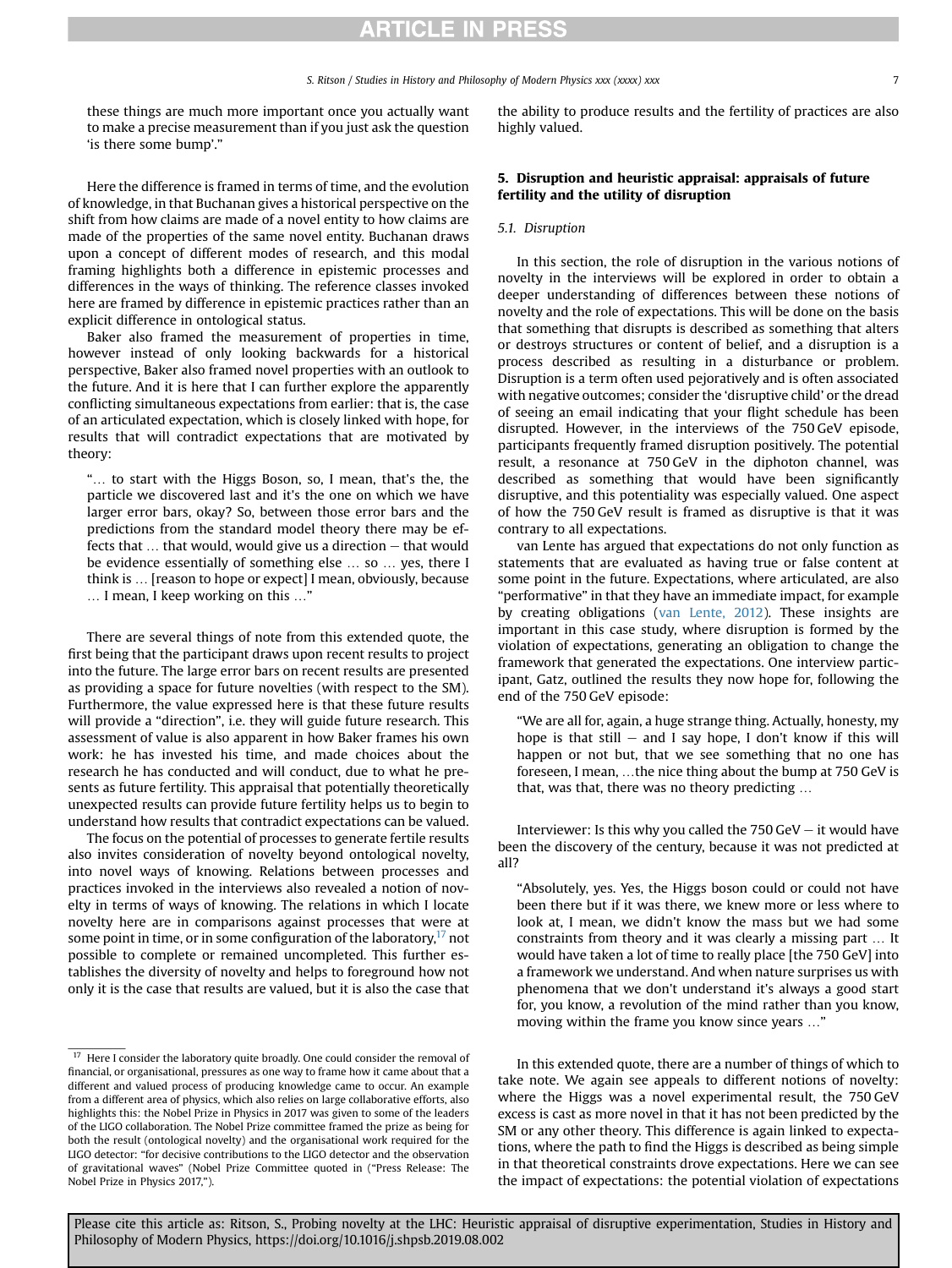results in a potential disruption not only to the particle physics ontology but also to wider knowledge frameworks, which include established methods for the interpretation of results.

Gatz also articulated that there were negative expectations on the 750 GeV excess in that events had only been observed in the diphoton channel:

"So the weird thing is that it was not happening anywhere else and there was on some sense what called for extreme caution because we can say 'okay, it's more likely to be a fluctuation or something else' and at the same time, extreme excitement because if this proved to be a real then it's something we don't understand and not understanding is always good, is always a good starting point."

The expectation for signals in other channels were based on a number of generic predictions (not BSM model dependent), assuming that the excess would be explained by a new resonance, with mass of approximately 750 GeV, decaying into two photons with either spin 0, 2 or higher (the possibility of a spin 1 resonance was excluded because it cannot decay into  $\gamma\gamma$  [\(Landau, 1948;](#page-10-0) [Yang,](#page-10-0) [1950](#page-10-0))). Due to electroweak symmetry a resonance in the diphoton channel indicates that excesses with the same invariant mass should have been observed in other diboson channels (e.g. WW, ZZ) ([Strumia, 2016](#page-10-0)). Here Gatz paints the experimental expectations that the 750 GeV result was unlikely as one of the reasons that the 750 GeV result was valued as a potential result. The value claimed for the 750 GeV is that it would have required significant changes to the 'frame', or the existing experimental and theoretical knowledge structures, as opposed to the Higgs, which is described as being easily accommodated. A potentially disruptive result is valued over an expected result, a confirmation of theoretical prediction.

The value placed here on experimentally driven disruptive developments runs contrary to the numerous models from HPS, which focus on the relationship between experiment and theory confirmation. This one directional notion, where the role of theory is to make predictions and the role of experiment is search for evidence that, ideally, confirms the prediction, clearly does not accommodate accounts of the different notions of novelty in the 750 GeV episode. It is certainly not unique to claim that the role of experimentation needs further attention beyond theory confirmation; the so-called 'New Experimentalism' literature that came out of the experimentalist turn beginning in the 1980s foregrounded the many roles of experiment as opposed to a one directional relationship where theory directed the experimental agenda.<sup>18</sup>

A notable contribution to the New Experimentalism literature includes the concept of an 'exploratory experiment' ([Elliott, 2007](#page-10-0); [Steinle, 1997,](#page-10-0) [2002\)](#page-10-0) which sought to expand how the role of experimentation could be understood beyond theory confirmation. Elliot and Steinle showed historical examples of experiments that were not 'driven' by theory. In [Steinle's, 2002](#page-10-0) paper, he outlines exploratory experimentation as those experiments that do not aim to be "tests of expectations" that instead are characterised by having absence of specific guidelines. When considering the concept of exploratory experimentation and disruption, a great deal rests on the interpretation of a 'test of expectations'. There is a narrow sense of a test of expectations where a precise prediction coming from theory forms the basis of an expectation. This sense clearly does not capture disruptive results that are characterised as violating expectations. However, if you consider a test of expectations more broadly, a test for expectations could be any experiment that generate a result that has some relation to the theory, including that which alters or destroys the theory.

An important distinction needs to be made here in terms of how I identify the concept of disruption in the interview content. There are results that are interpreted as disruptive, such as the 750 GeV excess, and there is broader notion of disruption embedded in the experimental processes evaluated as having the potential to generate unexpected or disruptive results. Examples of this are in section [4.1](#page-4-0) where Wilson outlines the potential of signature based searches to generate results such as the 750 GeV excess and, as is explored in section [4.2](#page-5-0), the potential of precision measurements to generate novel contradictory results. Whilst it is clear that the aim of the experimental processes that aim for disruptive results is, at least partially, not confirmation (in that these experiments allow for both confirming and disruptive results), such experimental processes cannot be characterised as having no theoretical goal in mind in that the disruptive results would alter or destroy some of the existing theoretical knowledge structures. Whilst these results are not determined as confirmations of an existing theory, there is still a relationship to theory: disruption.

This is a complementary understanding of experimentation to exploratory experimentation (EE): disruptive exploratory experimentation (DEE). In both cases, EE and DEE, theoretical confirmation is not sought. In the case of exploratory experimentation, according to Stienle and Elliott, it is due to lack of existing theory. In the case of disruptive experimentation, it is due to an aim to deliver a result that in some way contradicts the existing theory. However, DEE is still exploratory in that a precise result is not specified or aimed for but a more general result is aimed for, one that disrupts. That is to say, disruptive experimentation, where successful, is categorised as contradicting expectations generated by the existing knowledge structures.

Karaca has also written about how ATLAS experiments do not fit the category of EE due to the existence of existing well-formed theory. He argues that it is still possible to consider the experiment as being exploratory through a detailed account of the data selection strategy in the trigger software ([Karaca, 2017\)](#page-10-0). Karaca argues that a notion of exploratory procedures, as those that seek to "extend the range of possible outcomes", applies to the ATLAS experiment [\(Karaca, 2017,](#page-10-0) p. 340). The account in this paper is similar in that it highlights that it is not only confirmation that is sought through the experimental practices. However, it differs in that it highlights the positive appraisal of results, by some experimentalists, that contradict and disrupt through the exploration of how the 750 GeV result was valued and the appraisal of the potential of measurements and signature based searches.

### 5.2. The heuristic appraisal of disruption

In what follows, I will further expand on the positive appraisal of disruption from the case study by showing that the appraisal is an appraisal of future fertility, or heuristic appraisal in that disruption is assessed as having the potential to provide alternative futures. As far back as 1989, Thomas Nickles explored and attempted to argue for the relevance of heuristic appraisal in reflections on scientific practices and investigation. He argued that philosophy of science had only focused on the retrospective assessments of scientists, and had been slow to explore just how often scientists are forward looking in their appraisals. Nickles argued that "novel predictions do more than provide epistemic warrant for the tested theory: they open up new areas of investigation" [\(Nickles, 1989](#page-10-0)). Nickles further elaborated more recently, claiming that "[heuristic appraisal] evaluates the promise or potential fertility or feasibility of further work on a problem, research program, theory, hypothesis, model, or technique. [Heuristic appraisal] estimates the likely return on in

<sup>&</sup>lt;sup>18</sup> For classic texts, see [\(Cartwright, 1983;](#page-9-0) [Franklin, 1986;](#page-10-0) [Galison, 1987](#page-10-0); [Gooding,](#page-10-0) [Pinch,](#page-10-0) & [Schaffer, 1989;](#page-10-0) [Hacking, 1983\)](#page-10-0).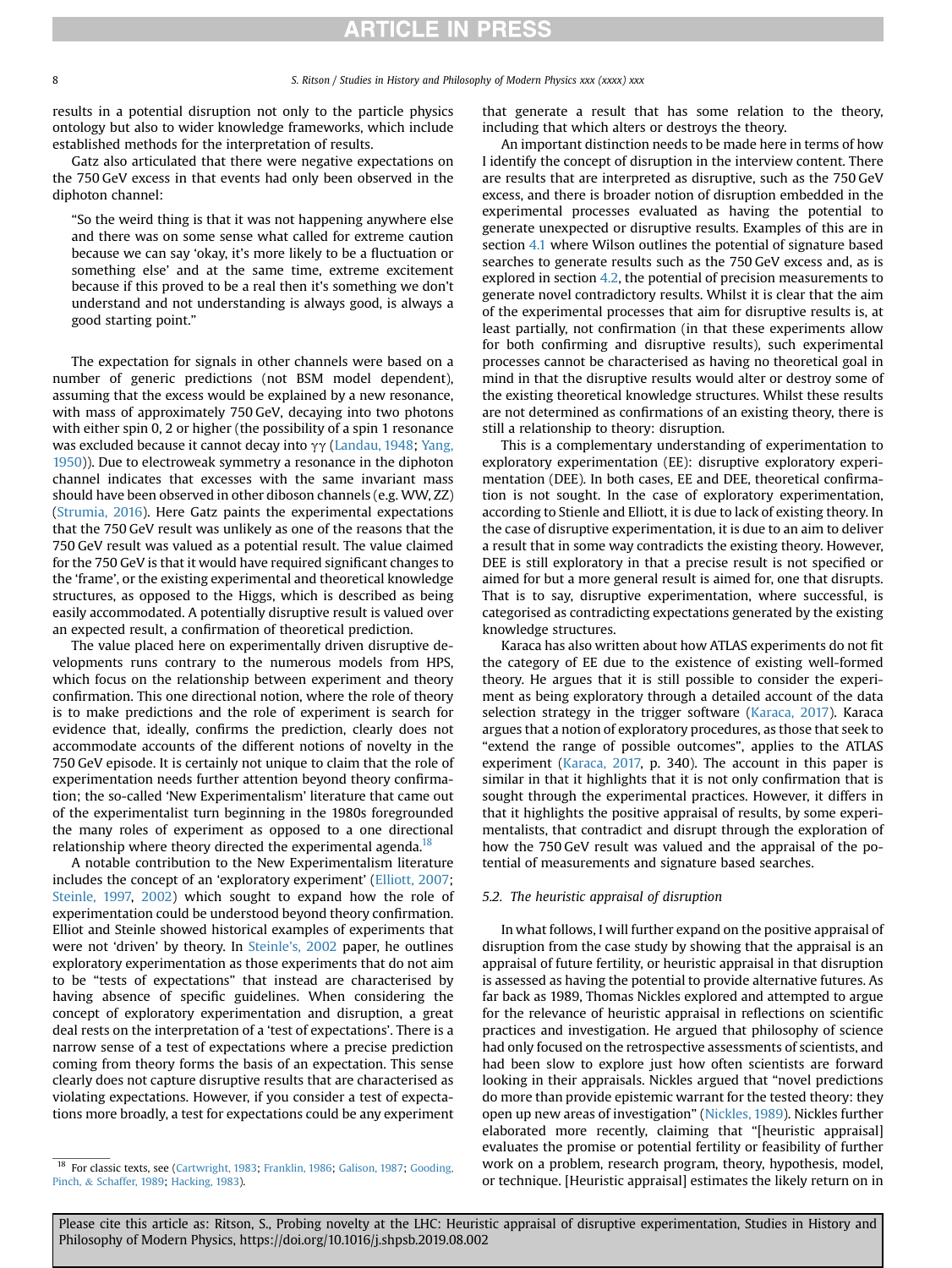investment in expensive equipment, in reorganizing a laboratory, or even in adding new members to a research team" [\(Nickles, 2006,](#page-10-0) p. 159). Here I will examine heuristic appraisal in an experimental context, to explore assessments of future fertility beyond novel predictions.

It is important here to reflect on the local context of the 750 GeV episode, and the timing of the interviews with the experimentalists. In the lead up to the first collisions at the LHC a number of experimental and theoretical physicists discussed a possibility: what if the predicted Higgs boson was found, and nothing else? Some named this the 'nightmare scenario' because it would leave experimentalists and theorists with a lack of direction as to future results, or how to solve the problems of the SM. Theorist Aldo Deandrea was quoted in Science in 2007 as saying: "If you have just a Higgs that is consistent with the SM, then you probably don't know what to do next … What then?" ([Cho, 2007](#page-9-0)). At the time of the interviews, a SM Higgs had been found, the 750 GeV excess was a statistical fluke, and no other 'novelties' had been claimed. This has led some theorists, such as the current head of theory at CERN, [Giudice \(2017\)](#page-10-0), to question whether there is currently a crisis in high-energy particle physics. In the assessments of novelty made in this context, disruption is evaluated as both a measure of difference and as something that provides a direction. In the just discussed example, Gatz strongly argues for the value of experimentally driven disruptions in that they that have the potential to provide a new direction, a "new starting point".

I have alluded to the role of heuristic appraisal and forwardlooking aspects of appraisal in the previously discussed examples of how different notions of novelty are framed (where I showed in sections [4.1 and 4.2](#page-4-0) that the interview participants frequently focused on expectations and the promise of results). In the following example, the role of heuristic appraisal is particularly strong where the interview participant, Wolfsheim, reflected on the theoretical attempts to explain the ATLAS signal $19$ :

"… we had a broad signal and a broad signal to diphotons is very hard to explain. It was a really ugly thing actually. So you needed a lot of new physics to explain it, it would be actually fantastic if it would have been true: we would have had a huge amount of new physics. You know, because there's no way to explain it, even just one additional resonance is … so you needed a loop where you had particles in this loop to make it broad, to make it a large cross section and so they were ingenious ideas in this sense."

The difficulty in explaining the signal originates from the requirement that a large width is only possible if the potential 750 GeV resonance also decays to other final states than photons. The width could have been caused by a new 'hidden sector' with new particles that only very weakly couple to the SM ([Strumia,](#page-10-0) [2016\)](#page-10-0). Wolfsheim frames the ATLAS signal as novel in that there was no readily apparent way to explain the result; the result is different with respect to the established modes of interpretation of result (i.e. the well-known BSM approaches<sup>20</sup>). This is also a further example of how disruptive results are framed as positive.

Wolfsheim is effusive in his assessment of the fertility of an "ugly", or disruptive, result in that it would point researchers in the direction of many future results that would be needed to accommodate the disruption. Nickles has called this aspect of heuristic appraisal an "opportunity profile of a claim, technique, proposal etc" [\(Nickles, 2006,](#page-10-0) p. 161). The expressions of the utility of disruption, and its measure of novelty, can be understood as positive heuristic appraisal as disruption is assessed as providing future directions.

Returning to the distinction highlighted between entities and properties as different notions of novelty in section [4.2](#page-5-0), and the emphasis on the promise of the measurement of properties, it is again worth reflecting on the context of the timing of the interviews. The ATLAS and CMS experiments were entering into the 'data driven' phase, which they are currently in now, where the focus has shifted to precision measurements as opposed to searches. The appraisal that there is more 'promise' in precision measurements than searches is also a heuristic appraisal in that it has been appraised that there is the potential for future results that might be disruptive coming from measurements, as opposed to searches. This also helps explain the positive appraisal of "signature-based" searches over "model-based" searches, as identified by Wilson in section [4.1,](#page-4-0) that there is value in these searches in that they make possible unexpected results that have the potential to be disruptive.

Camilleri and Ritson have recently examined the role of heuristic appraisal in theoretical high-energy physics through an exploration of the role of heuristic appraisal in divergent assessments of string theory. They found that heuristic appraisal of unsolved and solved problems in theoretical approaches to quantum gravity were considered in the context of the research program as a whole (including the history) "rather than units that are constitutive of progress" [\(Camilleri](#page-9-0) & [Ritson, 2015\)](#page-9-0). This insight can be applied when attempting to explore disruption framed as a gauge of novelty in the previously discussed context of a notion of crisis in the high-energy physics programme, or a lack of direction from past guiding principles. Disruption is valued, in part, in that it might find a way to depart from the existing ontology and ways of knowing. In that context this value is positive heuristic appraisal, which is future focused as disruption provides different directions and creates different potential futures. This picture of where future progress is derived from is startlingly different from notions of progress dependent on the successful confirmation of theoretical predictions. It is instead a notion of progress based on hoped for contradictions to the existing theoretical and experimental structures, in the expectation that a contradictory result (the more disruptive the better) will have to be retrospectively explained and will require some level of destruction to existing theoretical structures. These expectations are formed from heuristic appraisals of disruption as offering alternative fertile futures.

Whilst the notion of futures driven from experimental disruption does contradict various models of scientific progress from HPS based on an epistemic value to confirmation, it is important to be careful with claims of uniqueness of the current period as a historically unique period in the history of particle physics. Such claims depend on at least a somewhat static understanding, or single direction, of progress historically, and this understanding does not reflect the diversity of theoretical and experimental practices explored in STS and HPS literature, especially following the insights from the experimentalist turn and the insights of Steinle into the history of physics [\(1997,](#page-10-0) [2002\)](#page-10-0). Similarly, it is important to be careful with claims of a crisis in high-energy particle physics. This notion, whilst it may come from a broadly Kuhnian perspective, is, as it stands, an actor's category employed in various ways by certain physicists. A more precise understanding of

<sup>&</sup>lt;sup>19</sup> CMS indicated that their result favoured a narrow width [\(CMS, 2015](#page-10-0)).

<sup>&</sup>lt;sup>20</sup> The theoretical response to the 750 GeV resonance also demonstrates this point from a different perspective. Many of the  $500 +$  theoretical papers published attempted to incorporate the signal (with either a broad or narrow width) into various BSM approaches, such as composite Higgs or dark matter models, however, were not easily able to do so. See for example [\(Franceschini et al., 2015\)](#page-10-0). Reflecting on this in a summary talk theoretical physicist Strumia claimed that "the  $\gamma\gamma$  excess is either the biggest statistical fluctuation since decades, or the main discovery" ([Strumia, 2016\)](#page-10-0).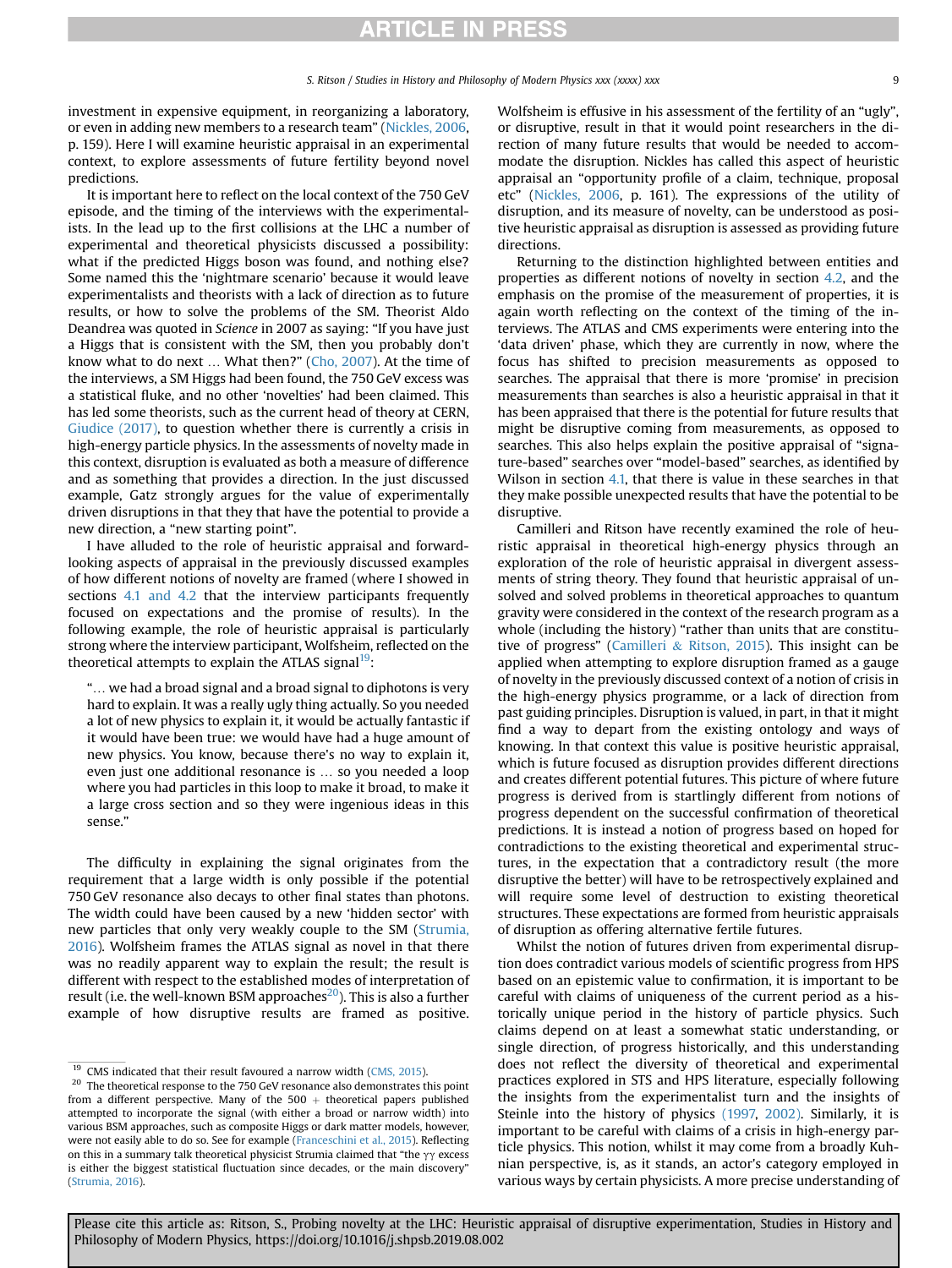<span id="page-9-0"></span>both the notion of crisis and an argument for uniqueness is needed before there can be further development on these questions. As was outlined in the opening quotation, and emphasised throughout this paper, a notion of something being sufficiently different from the past as to command attention is difficult to articulate.

#### 6. Conclusion

The aim of this paper was to explore how novelty is framed by the experimentalist interview participants that were involved in the 750 GeV episode, and to disambiguate between various uses of the concept. The aim was not to develop a comprehensive taxonomy of novelty, but instead to understand different aspects of the concept of novelty in the context of the 750 GeV episode and in the context of current epistemic environment of particle physics. The approach that was taken, to identify novelty, was to consider novelty as a valued difference. This approach was born out of consideration of lessons from the formal and detailed approaches in HPS literature to offer a conceptually driven analysis of the interview materials. The advantage of this approach was that it was not as broad as approaching novelty as only 'newness', but still allowed for the exploration of diverse results. Of course, this approach suffers from the same difficulties in that valued differences are also a broad category, but this approach also foregrounded the role of appraisal in how novelty is framed through the exploration of the attribution of value. The approach resulted in a relational approach to novelty, in that through the exploration of relations, invoked by interview participants, various expressions of novelty were analysed.

This relational approach revealed different reference classes of relations in which novelty can be identified. Property novelty and entity novelty were identified and distinguished in different descriptions by interview participants of the modes of research and epistemic practices in the context of the current phase of highenergy particle physics. The potential for novelty in measurements of properties was emphasised over searches. Furthermore, differing scales of difference, and therefore novelty, were identified through the exploration of the role of theoretical expectations. Where the less a result was expected, the more novel the result was conceived to be. That is to say, the more different and (positively) valued the result was conceived to be.

Understanding how results that differed from expectations could be construed as more novel came from a further exploration of the positive heuristic appraisal of results that require changes to the existing structures. This was developed from the observation that the positive appraisals are future focused and by drawing upon Nickles' notion of heuristic appraisal, modified for a perspective from experiment. On this modified account, heuristic appraisals of experiments or results are based on assessments of future fertility such as the likelihood of generating progress, or of opening up new areas for inquiry. This paper argues that it is disruption rather than theoretical confirmation that is most valued, in that it is judged as being able potentially to provide alternate future directions in a phase characterised as lacking direction from traditional constraints. This paper also introduced a notion of disruptive exploratory experimentation, which aims for disruptive novelty, as a complementary category of experimentation to exploratory experimentation [\(Elliott, 2007](#page-10-0); [Steinle, 1997,](#page-10-0) [2002](#page-10-0)).

The approach taken in the paper is to consider novelty as a valued difference, an approach which also permits consideration of differences which have negative value. The perspective coming from the experimentalists interviewed for the paper is one of a positive value for differences, even epistemic disruption, needs to be understood in the context from which the claims were made. This paper, however, stops short of following some of the physicists in their portrayal of high-energy particle physics as experiencing a crisis or of labelling some of the current thinking and modes of appraisal of experimentalists guided by the positive heuristic appraisal of disruption as unique. It is unlikely that nothing similar to this can be found in the history of high-energy particle physics, as that would rest on assumption of an unchanging mode of experimental particle physics research. Whilst it is important to be careful of in how far we consider the current phase as 'exceptional', as that assumes a view that is not historically well informed, it is also important to reflect on some of the interesting aspects that this case study highlights. Disruption is very often considered pejoratively, so expressions of positive appraisals of the utility of disruption contribute to understandings of scientific appraisal, especially those based on heuristic appraisal. This exploration of the role of disruption also contributes to a more nuanced view of the iterative relationship between theory and experiment in highenergy physics.

Some questions that remain open include to what extent are there disagreements within the experimental collaborations in appraisals of novelty or the future fertility of novel ways of knowing. It is also not clear precisely how heuristic appraisal can play a role in the positive appraisal of novel ways of knowing. Clearly, facilitating potential novel results in the future forms part of the assessment, but how such assessments are made, and how disagreements resolved, for yet to be completed experiments (both within the LHC experiments and more broadly, such as in considerations of future generations of particle accelerators) remains to be seen. Finally, theoretical perspectives on disruption are unclear from this account, the timing and number of publications on the initial excess suggest a certain attribution of value for some, however the controversy surrounding these publications [\(Garisto, 2016\)](#page-10-0) also suggests a complex picture.

#### Acknowledgements

Thanks to the anonymous reviewers who provided helpful suggestions and comments. Thanks also to Rafaela Hillerbrand, Dennis Lehmkuhl, Peter Mättig, Martina Merz, Helene Sorgner, and members of the research unit 'The Epistemology of the Large Hadron Collider' for helpful suggestions and feedback.

This work was supported by the Austrian Science Foundation (FWF): I 2692-G16.

#### References

- ATLAS. (2003). [ATLAS high-level trigger, data-acquisition and controls: Technical](http://refhub.elsevier.com/S1355-2198(18)30158-8/sref1) [Design Report ATLAS-TDR-016](http://refhub.elsevier.com/S1355-2198(18)30158-8/sref1).
- ATLAS. (2015). [Search for resonances decaying to photon pairs in 3.2 fb](http://refhub.elsevier.com/S1355-2198(18)30158-8/sref2)-[1 of pp col](http://refhub.elsevier.com/S1355-2198(18)30158-8/sref2)[lisions at](http://refhub.elsevier.com/S1355-2198(18)30158-8/sref2)  $s = 13$  TeV with the ATLAS detector: ATLAS-CONF-2015-081.
- Beauchemin, P.-H. (2017). Autopsy of measurements with the ATLAS detector at the LHC. Synthese, 194(2), 275-312. <https://doi.org/10.1007/s11229-015-0944-5>.
- Brannigan, A. (1981). [The social basis of scienti](http://refhub.elsevier.com/S1355-2198(18)30158-8/sref4)fic discoveries. Cambridge Cambridge [University Press](http://refhub.elsevier.com/S1355-2198(18)30158-8/sref4).
- Buckley, M. (2016). The search for new physics at CERN. from [http://bostonreview.](http://bostonreview.net/editors-picks-books-ideas/matthew-buckley-search-new-physics-cern) [net/editors-picks-books-ideas/matthew-buckley-search-new-physics-cern](http://bostonreview.net/editors-picks-books-ideas/matthew-buckley-search-new-physics-cern). (Accessed 12 March 2016).
- Butterfield, J. (2011a). Emergence, reduction and supervenience: A varied landscape. Foundations of Physics, 41(6), 920-959. [https://doi.org/10.1007/s10701-](https://doi.org/10.1007/s10701-011-9549-0) [011-9549-0.](https://doi.org/10.1007/s10701-011-9549-0)
- Butterfield, J. (2011b). Less is different: Emergence and reduction reconciled. Foundations of Physics, 41(6), 1065-1135. [https://doi.org/10.1007/s10701-010-](https://doi.org/10.1007/s10701-010-9516-1) [9516-1.](https://doi.org/10.1007/s10701-010-9516-1)
- Cakir, A., ATLAS, C., & CMS, C. (2015). [Searches for beyond the standard model physics](http://refhub.elsevier.com/S1355-2198(18)30158-8/sref8) [at the LHC: Run 1 summary and run 2 prospects](http://refhub.elsevier.com/S1355-2198(18)30158-8/sref8). arXiv:1507.08427.
- [Camilleri, K., & Ritson, S. \(2015\). The role of heuristic appraisal in con](http://refhub.elsevier.com/S1355-2198(18)30158-8/sref9)flicting assessments of string theory. [Studies in History and Philosophy of Science Part B:](http://refhub.elsevier.com/S1355-2198(18)30158-8/sref9) [Studies in Modern Physics, 51](http://refhub.elsevier.com/S1355-2198(18)30158-8/sref9), 44-[56](http://refhub.elsevier.com/S1355-2198(18)30158-8/sref9).
- Cartwright, N. (1983). [How the laws of physics lie](http://refhub.elsevier.com/S1355-2198(18)30158-8/sref10). Oxford: Clarendon.
- Cho, A. (2007). Physicists' nightmare scenario: The Higgs and nothing else. Science, 315(5819), 1657-1658. [https://doi.org/10.1126/science.315.5819.1657.](https://doi.org/10.1126/science.315.5819.1657)